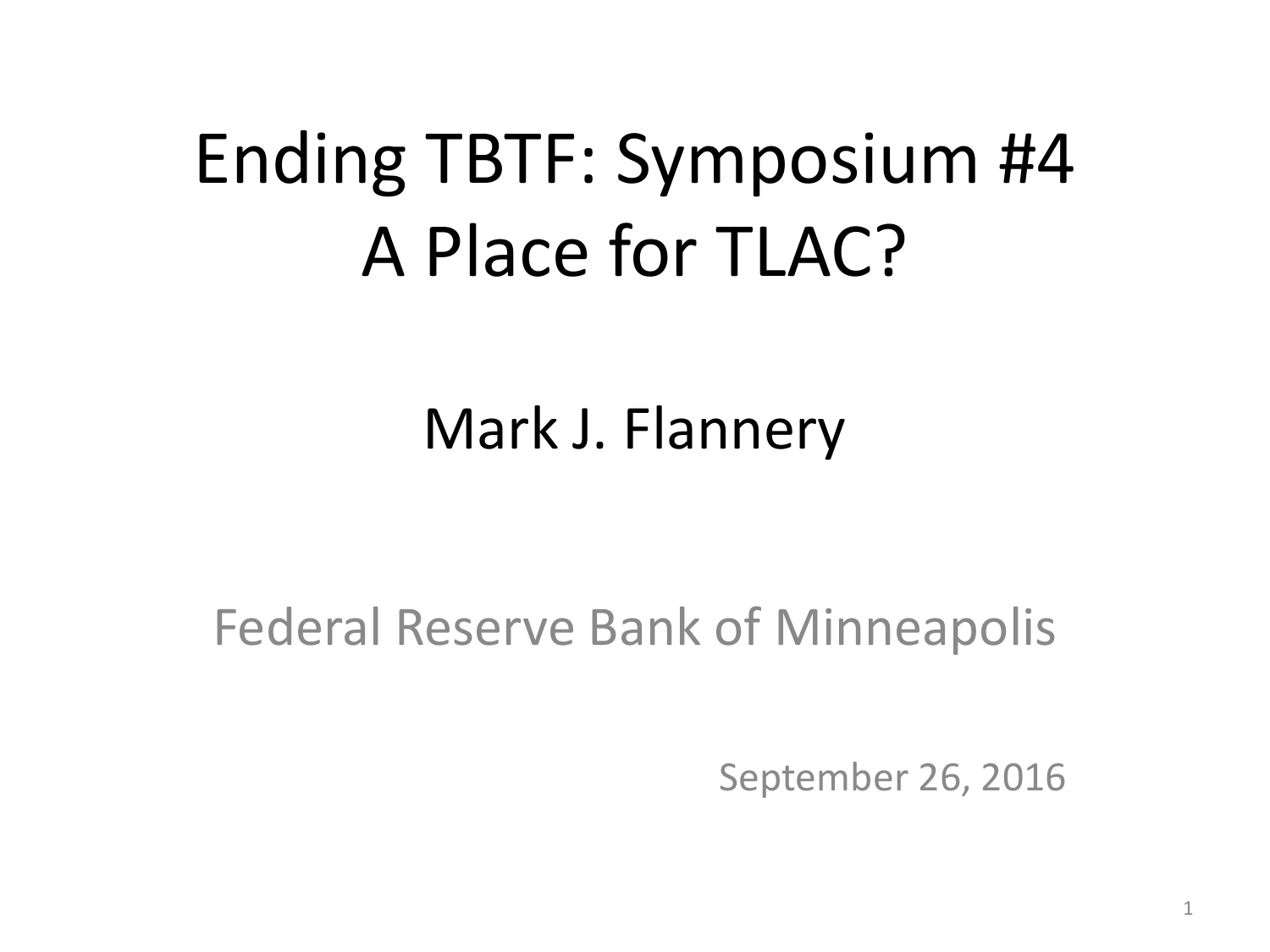The Securities and Exchange Commission, as a matter of policy, disclaims responsibility for any private publication or statement by any of its employees. The views expressed herein are those of the author and do not necessarily reflect the views of the Commission or of the author's colleagues upon the staff of the Commission.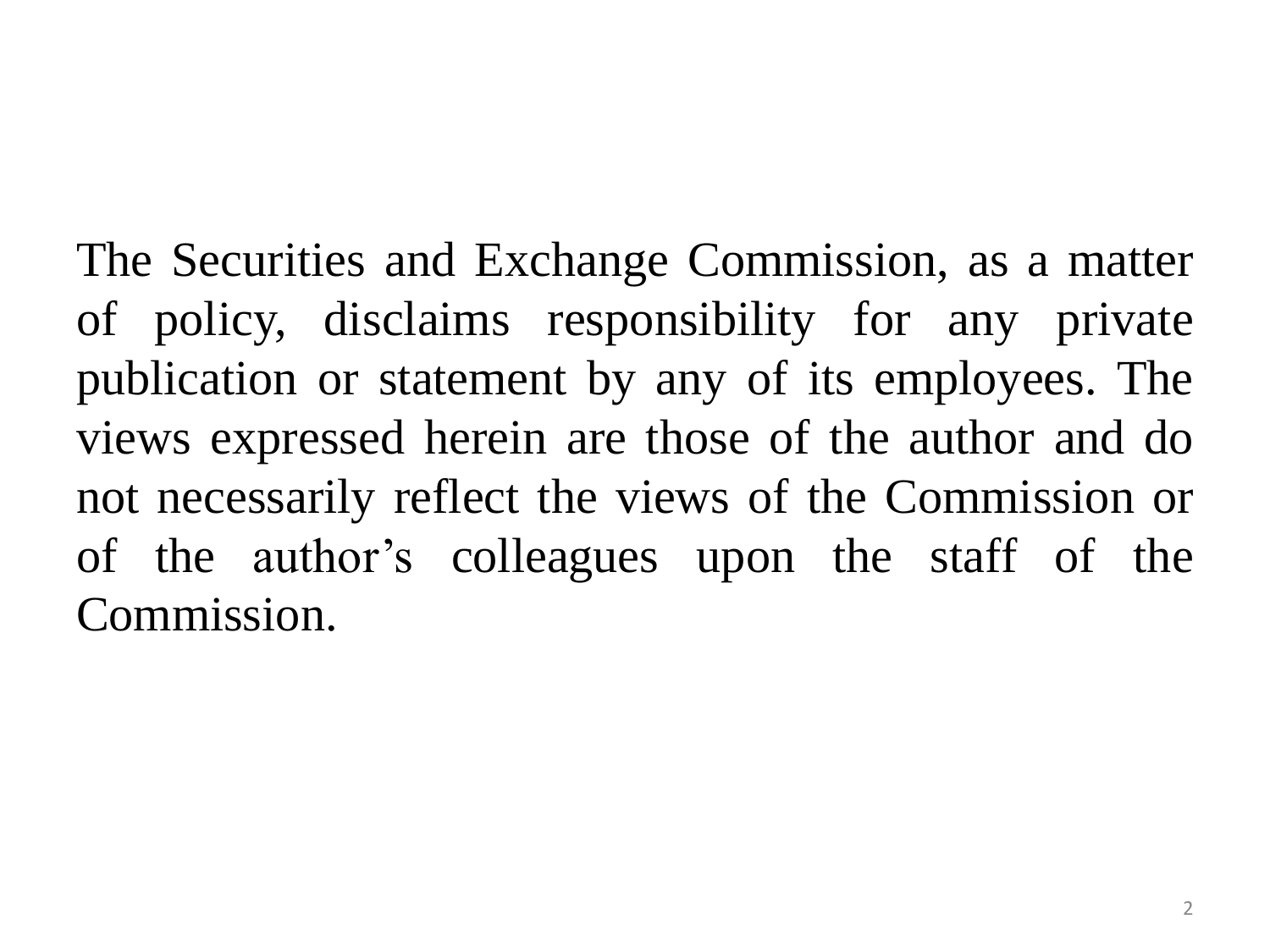#### Basel Standards for "Adequate Capital"

#### **Defining Adequate Capital**

 Complicated Pillar 1 computations, expressed as *book*measured equity ratios

#### **Maintaining Adequate Capital**

**Pillar 2 requires national supervisors...** 

"to intervene *at an early stage* to prevent capital from falling below the minimum levels required to support the risk characteristics of a particular bank and should require *rapid remedial action if capital is not maintained* or restored" (BCBS (2006), page 212)."

■ Among the "range of actions" supervisors should consider is "requiring banks to raise additional capital immediately" (BCBS (2006, page 212)).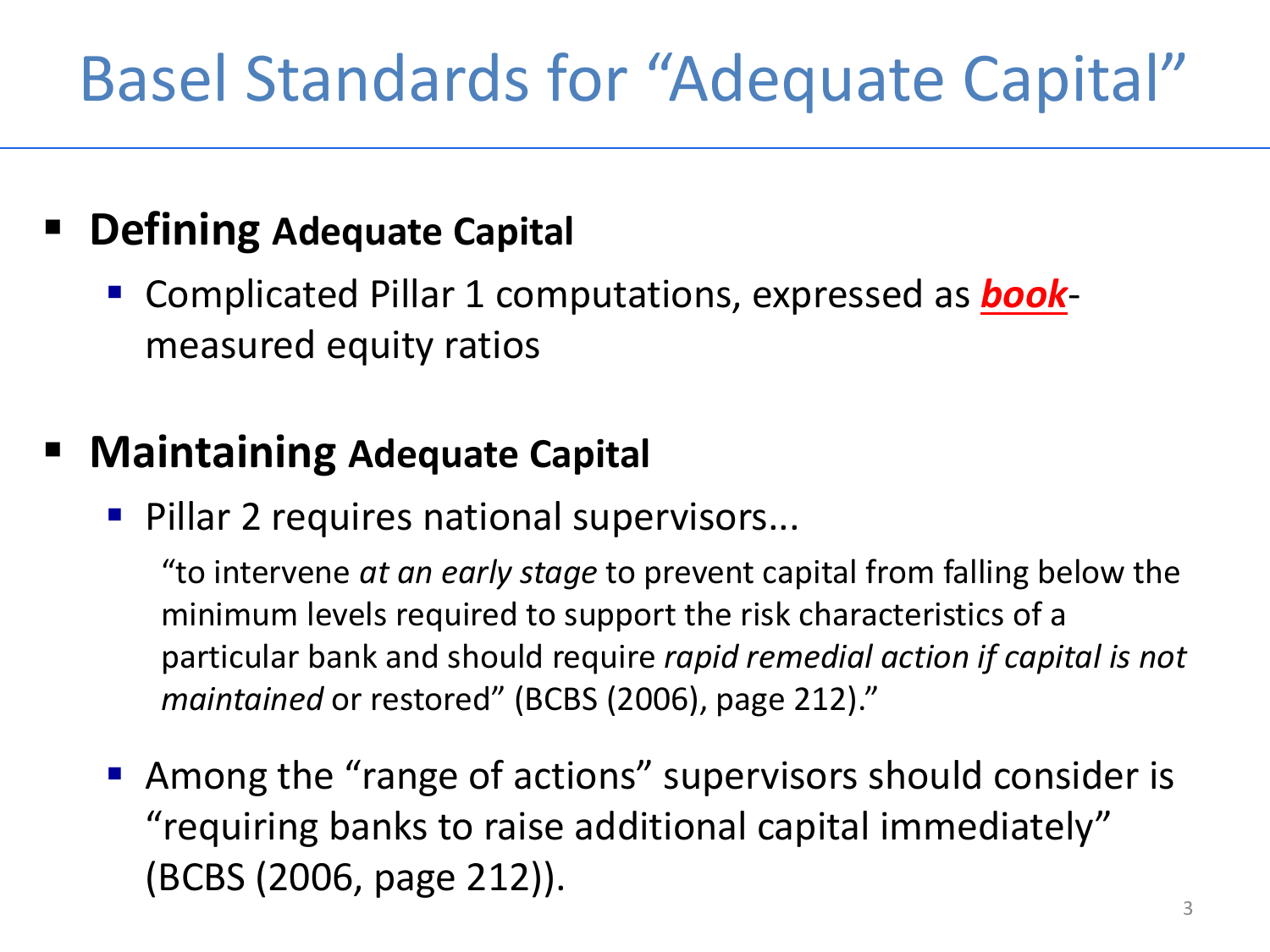### How has it worked out for us?

Bear Stearns Washington Mutual Lehman Brothers Wachovia Merrill Lynch

Lloyds Banking Group

Royal Bank of Scotland

Dexia

UBS

"failed" in 2008

Tier 1 capital ratio was **12.3% - 16.1%**

Tier 1 capital ratio was **6.55% - 10%**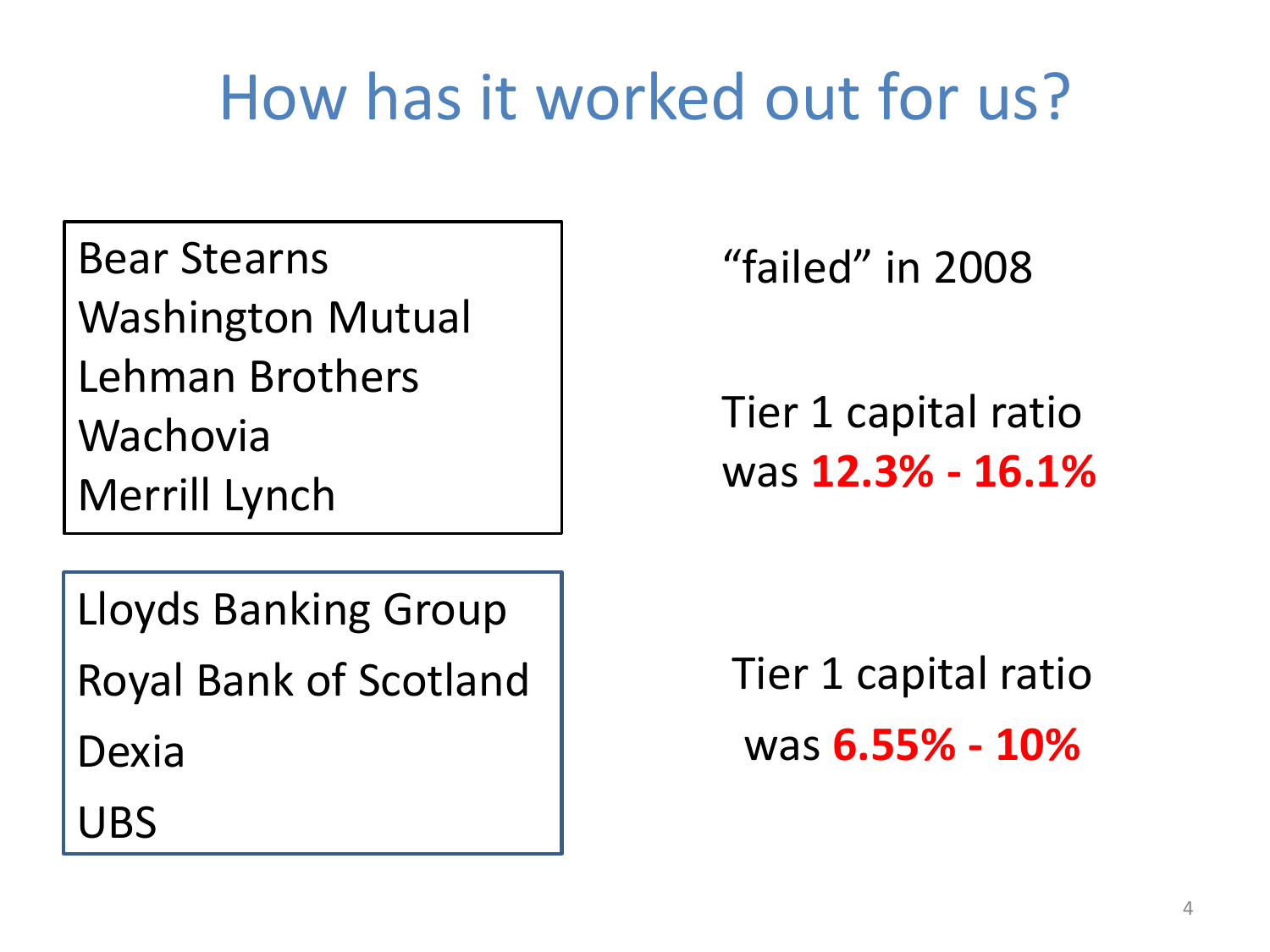## These examples reflect a common problem

- Research indicates that in the U.S. and in Europe, supervisors have chronically permitted the largest banks to operate with quite high default probabilities, for extended periods of time.
	- For the U.S. (1986-2011), *JMCB* February 2014
	- For Europe (1997-2011), *JBF* October 2015 (with Emanuela Giacomini)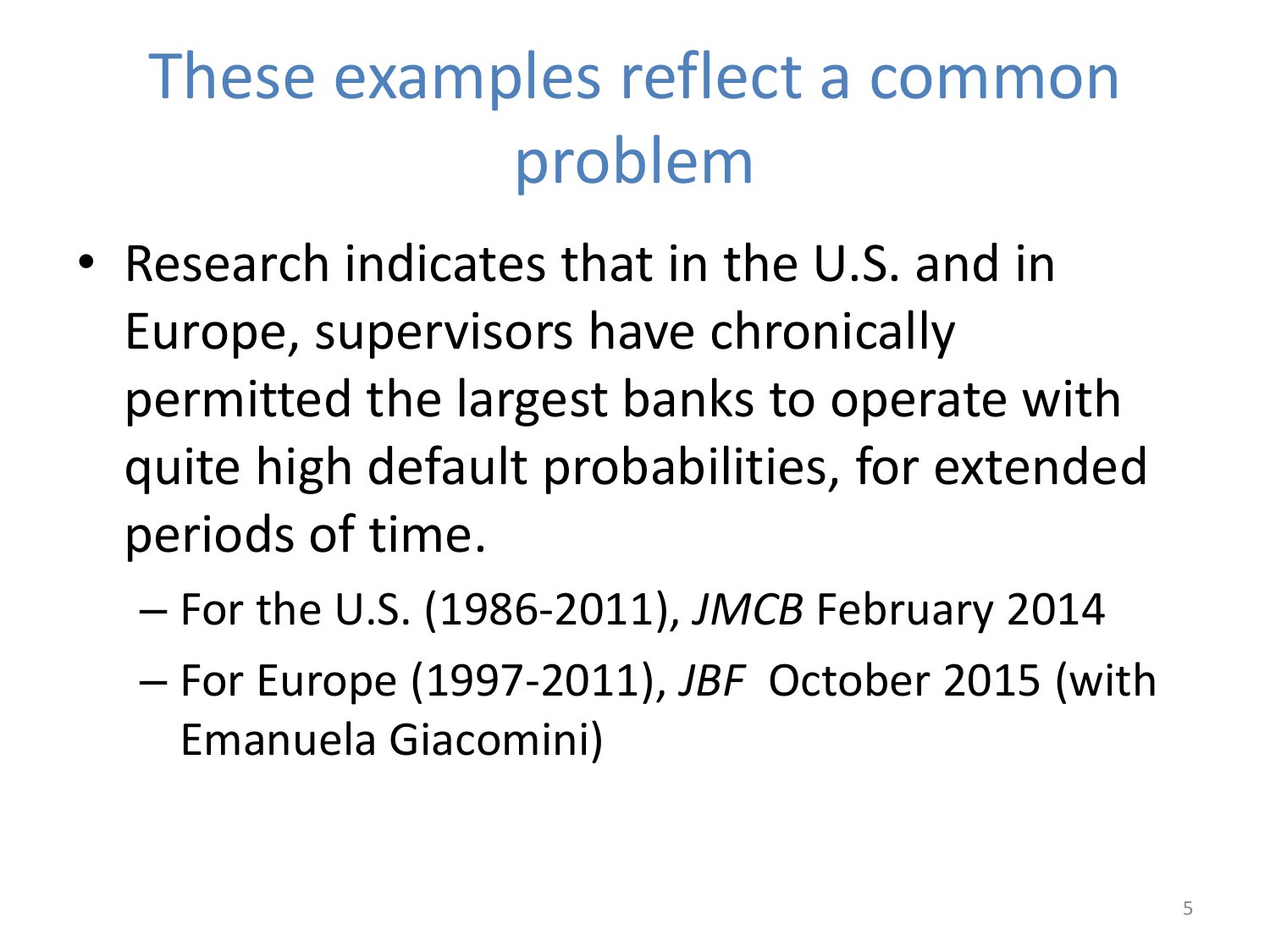Why hasn't supervisory discretion worked to maintain adequate capital?

- Monetary policy analogy fails.
- Forcing a bank to issue new shares imposes losses on identifiable investors and managers.
	- So supervisors want to feel very confident
- Noisy estimate of true loss absorbing capacity
	- Opaque assets (or opaque trading strategies)
	- When markets are in disarray, asset values become even more uncertain.
	- Challenging the firms' audited financial statements

*It's Just Too Hard*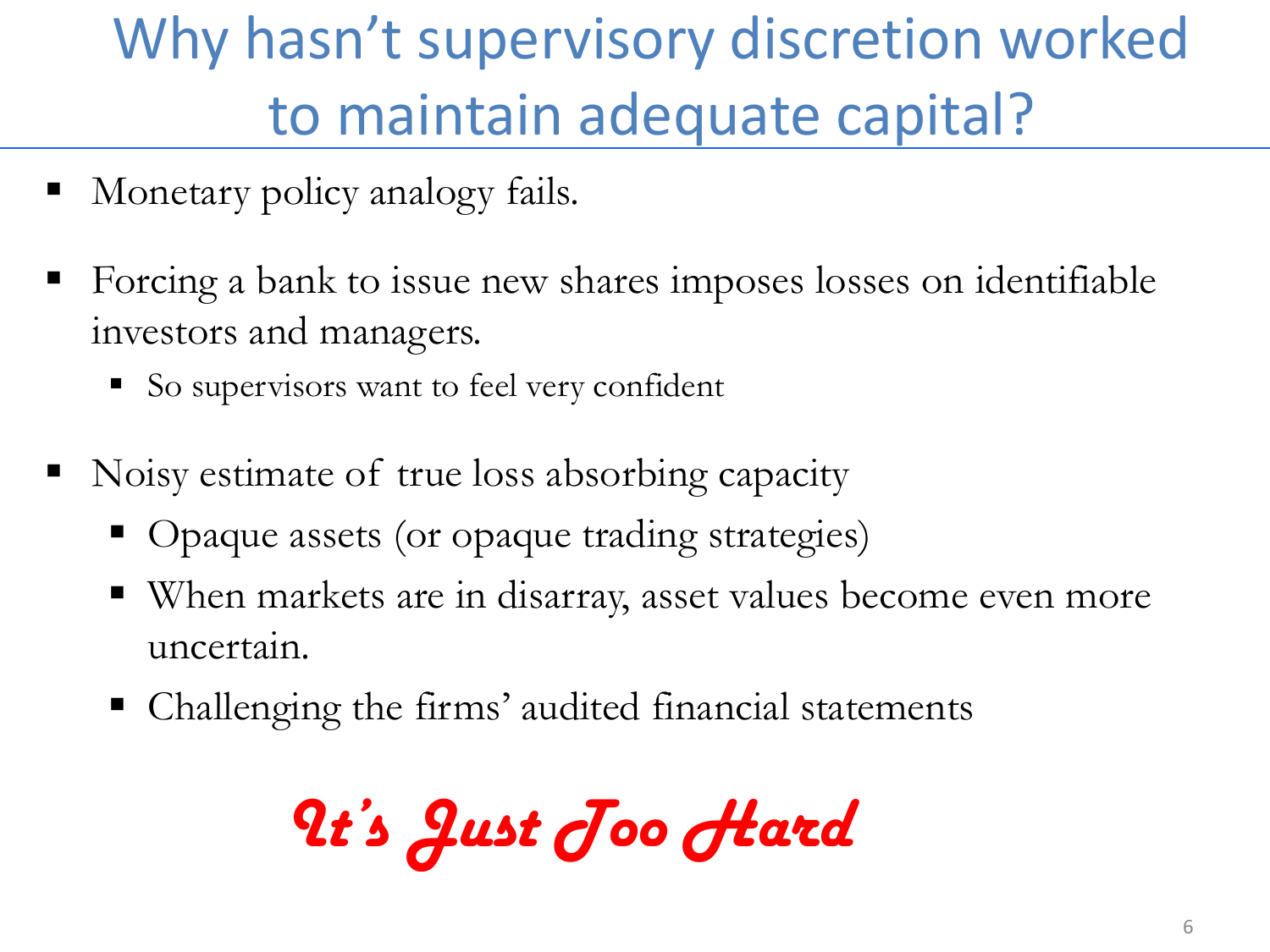### The value of a bank run

- In fact, supervisors have most often acted aggressively only in response to a funding crisis – often at taxpayer expense.
- The funding crisis reflects *market* beliefs about the borrower's solvency.
- At least the run gets the capital problem addressed.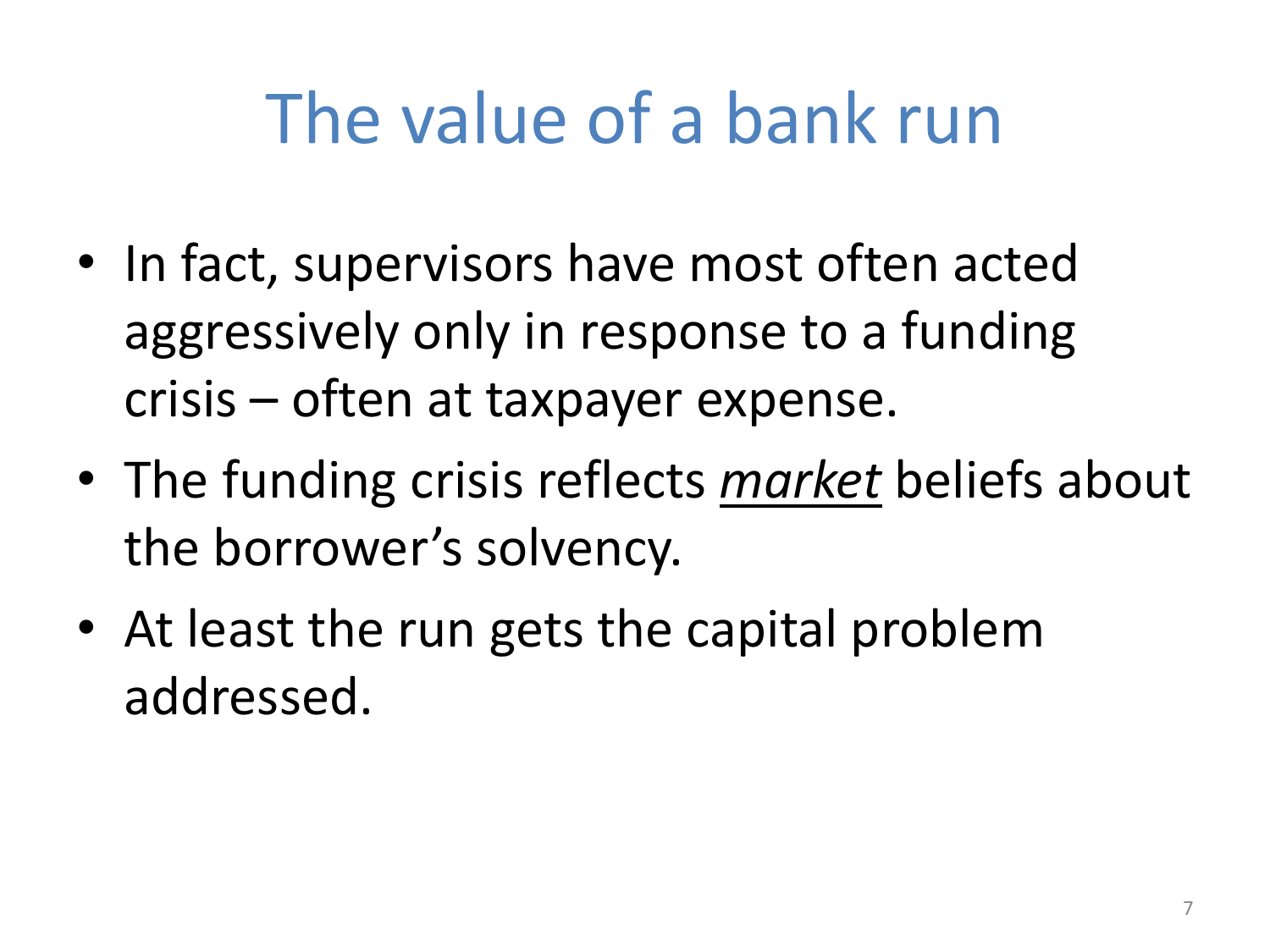## The Trouble with TLAC

- Supervisors must take action, to the detriment of bank shareholders, at an ill-defined "point of non-viability".
- Book capital ratios likely to be "adequate".
- No run to force action: if short-term liability holders believe TLAC will absorb losses ahead of them, they won't run at the point of nonviability.
- Shareholders control an insolvent firm.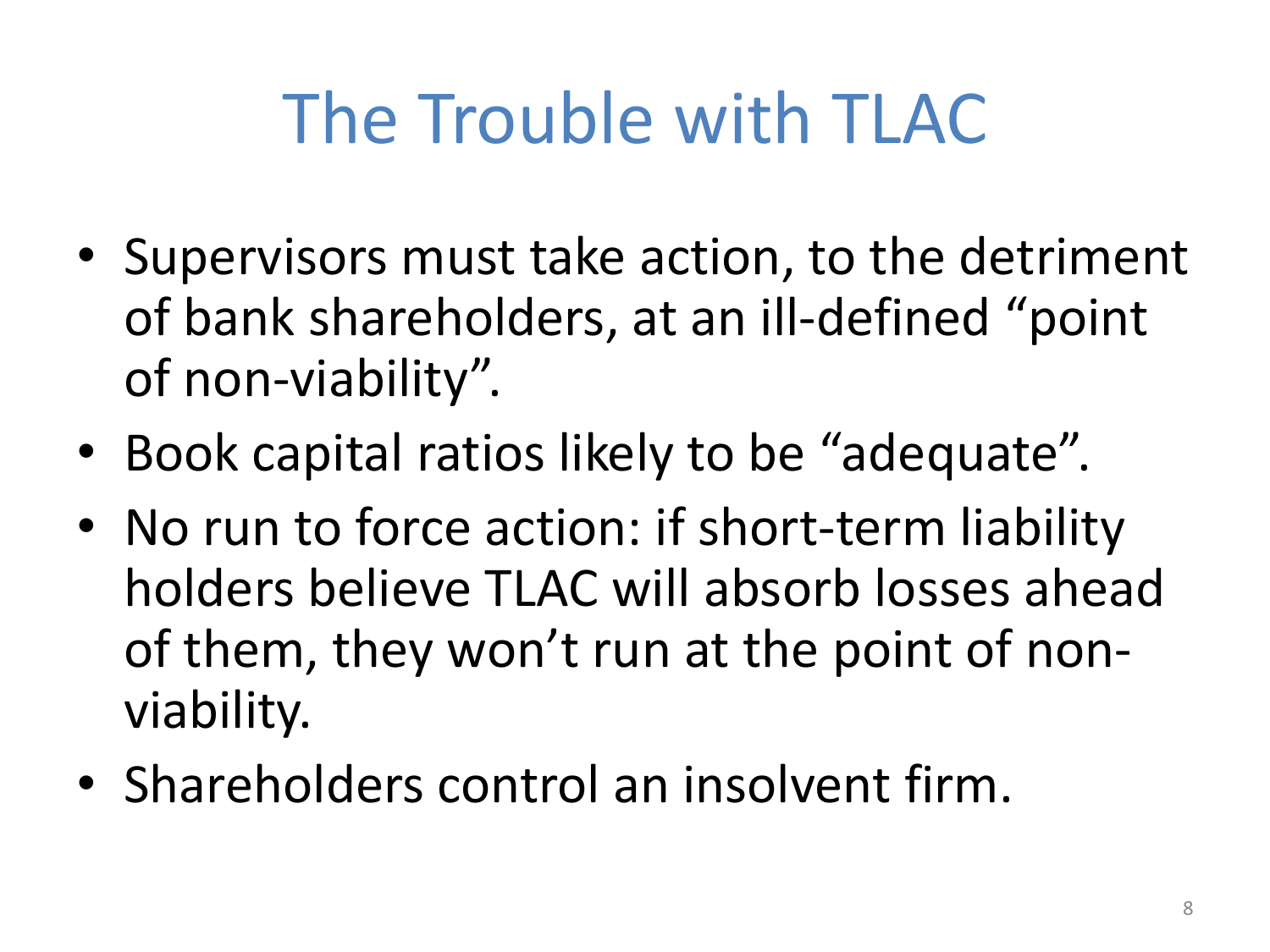## What would work better?

- A trigger far from the point of non-viability, but near where the bank's PD becomes unacceptably high. (Say, 5%?)
- Convert TLAC bonds at something like the current share price.
	- Increases demand by making the bonds less risky
	- Therefore, transfers more risk to shareholders
- Incorporate equity's *market* value into the conversion, as a constraint on supervisory inaction.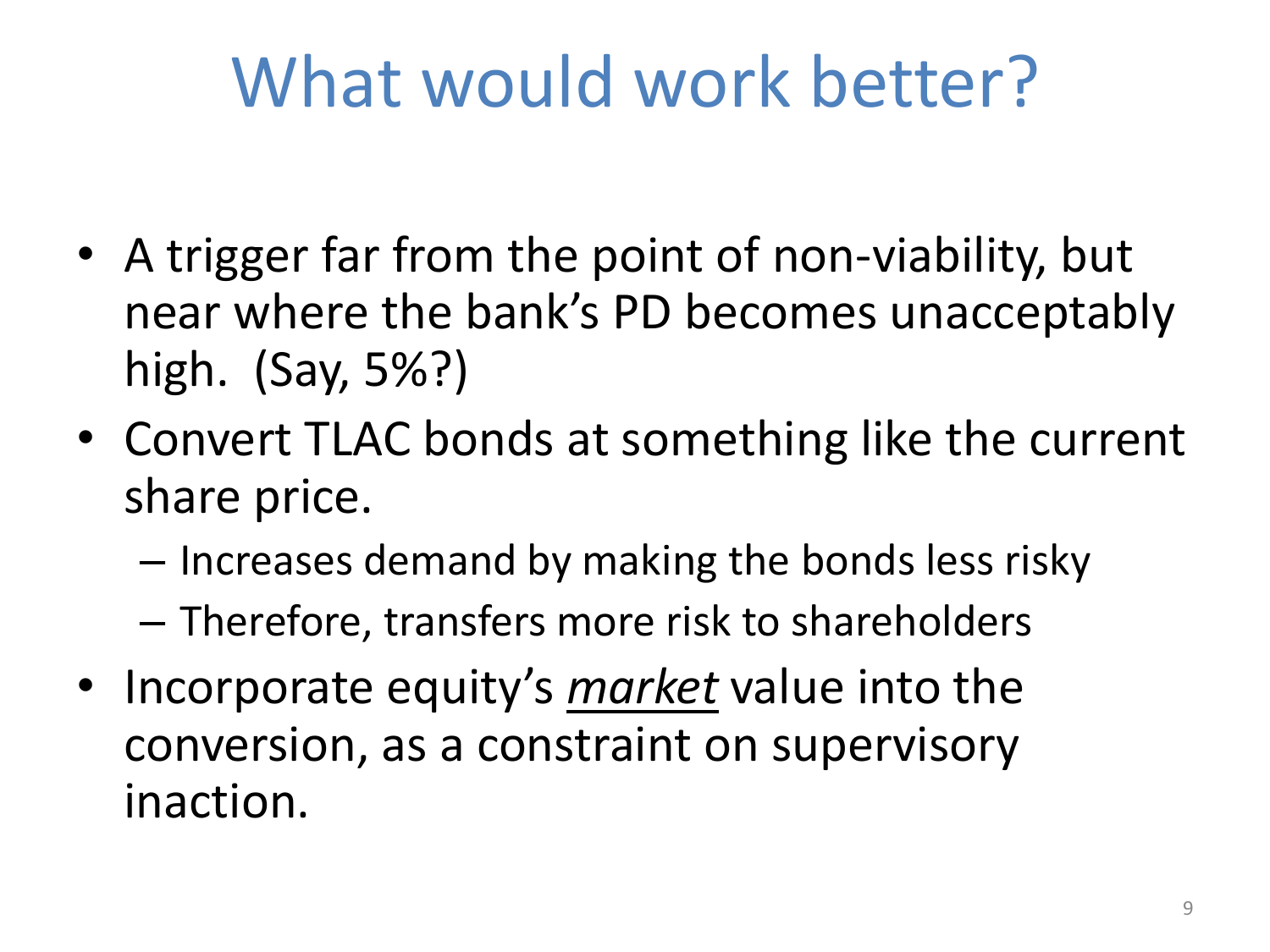Regulatory View: "Banks are opaque. So market valuation of bank claims are often

- wrong
- noisy
- manipulated"

Response: Book values are

- also noisy and manipulated
- always biased the same way
- more biased as the firm's true condition gets worse.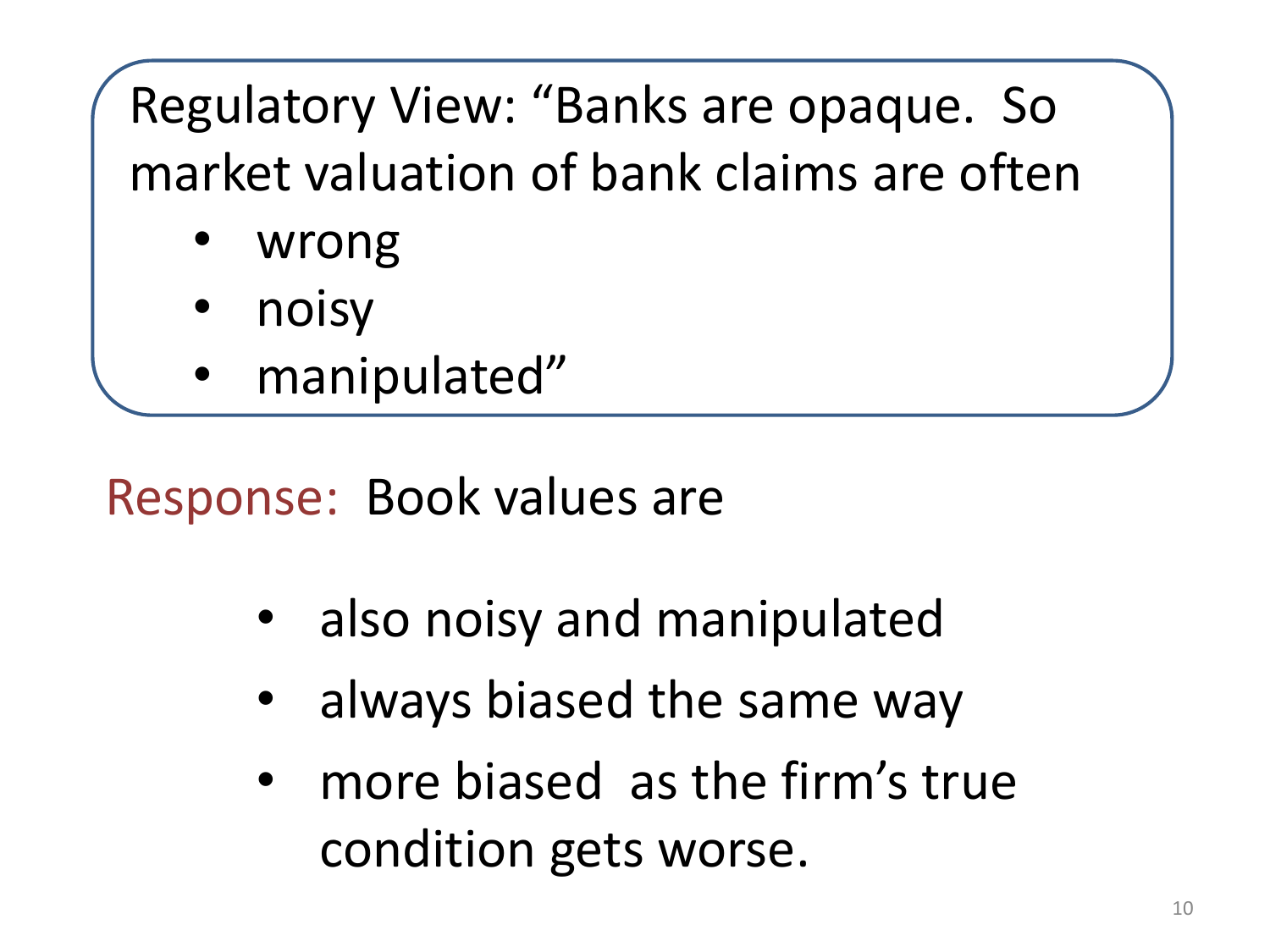# Convertible bonds with a market trigger

- Much maligned
- High trigger reduces nearly all the "bad" effects.
- Averaging equity value over many days also reduces "bad" effects.
- Sundaresan and Wang (JF, March 2015) vs. subsequent designs and model assumptions.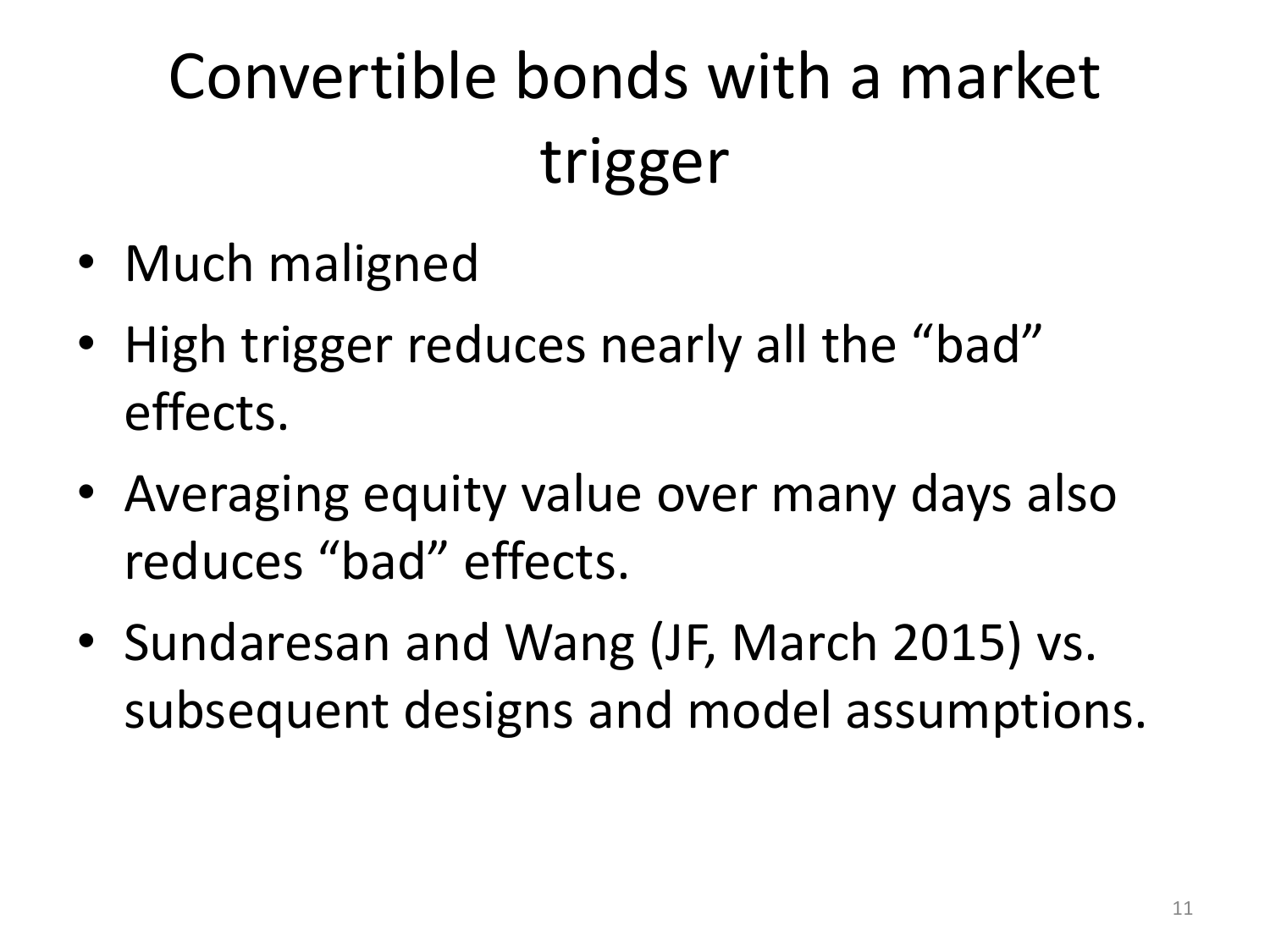Debt-equity conversion with (some sort of) market value trigger

• Prompt re-capitalization  $\rightarrow$  lower initial level of required capital provides same protection to taxpayers.

• Therefore, less pressure to move risk-taking into the shadows (recognizing corporate tax effects on MM I).